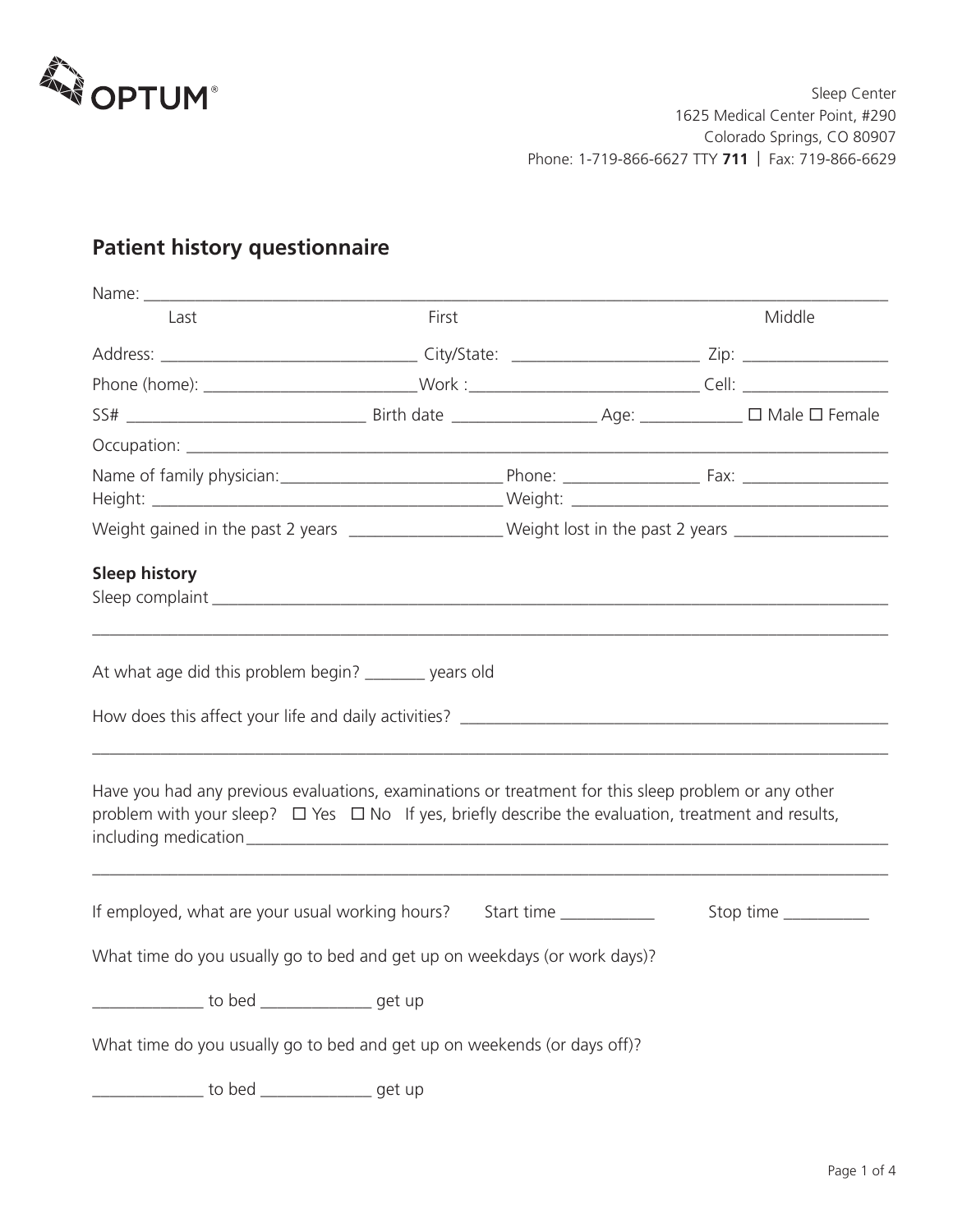# **Yes No**

- $\square$   $\square$  Do you have trouble falling asleep?
- $\Box$   $\Box$  Are you bothered by thoughts that keep you from sleeping?
- $\Box$   $\Box$  Are you frightened to go to sleep?
- $\square$   $\square$  Do you feel depressed or sad?
- $\Box$   $\Box$  Does it take you more than a half hour to fall asleep?
- $\Box$   $\Box$  Do you awaken much earlier in the morning and are unable to fall back to sleep?

Section 2 and Sleep apneal structure of the Sleep appreal structure of the Sleep appreal structure of the Sleep appreal structure of the Sleep appreal structure of the Sleep appreal structure of the Sleep appreal structure

# **Yes No**

- $\Box$   $\Box$  Do you often feel that you get too little sleep at night?
- $\Box$   $\Box$  Are you bothered by sleepy periods during the day?
- $\square$   $\square$  Do you remember dreaming?
- $\square$   $\square$  Do you snore?
- $\Box$   $\Box$  Have you fallen asleep at the wheel of a car?
- $\Box$   $\Box$  Are you bothered by nightmares?
- $\Box$   $\Box$  Are you bothered by breathing problems at night?
- $\Box$   $\Box$  Do you have unusual behavior during sleep?
- $\square$   $\square$  Do you usually feel tired or sleepy during the day?
- $\square$   $\square$  Do you have high blood pressure?
- $\Box$   $\Box$  Have you been undergoing changes in your personality?
- $\square$   $\square$  Do you sweat during the night?
- $\Box$   $\Box$  Do you feel you have lost interest in sex?
- $\Box$   $\Box$  Do you waken gasping for breath in the middle of the night?
- $\square$   $\square$  Do you have headaches in the morning?
- $\Box$   $\Box$  When you have a cold, do you find falling asleep more difficult?
- $\Box$   $\Box$  Have you ever felt your heart pounding or beating irregularly during the night?
- $\Box$   $\Box$  Have you been told that your job performance is not up to par?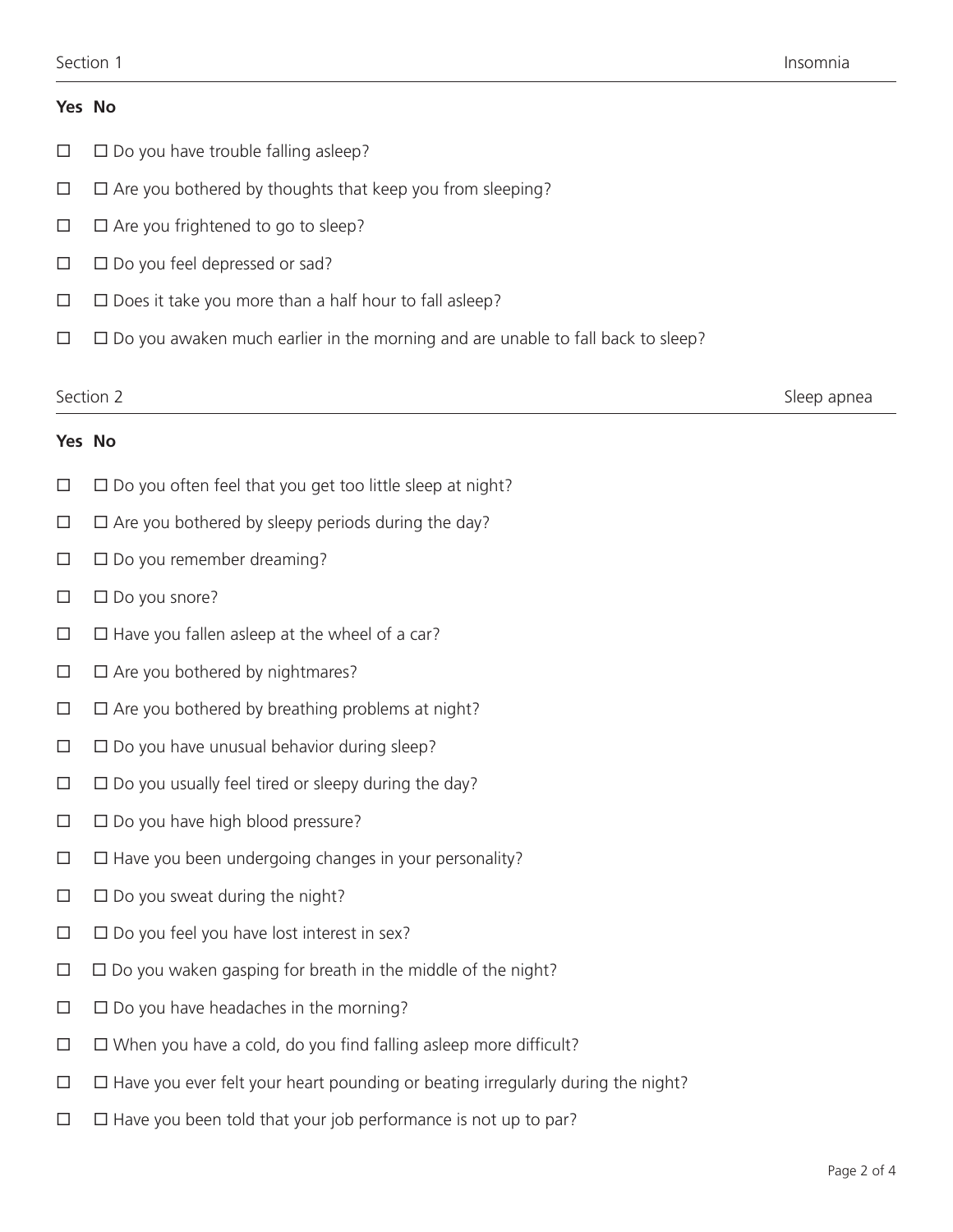# **Yes No**

- $\Box$   $\Box$  Does your bed partner snore, and are you unable to sleep due to their snoring?
- $\Box$   $\Box$  Does your bed partner toss and turn during sleep?
- $\Box$   $\Box$  Does your bed partner stop breathing at night?

Section 4 **Narcolepsy** 

# **Yes No**

- $\Box$   $\Box$  Do you have difficulty concentrating at school or at work?
- $\square$   $\square$  Do you fall asleep during the day?
- $\Box$   $\Box$  Have you ever fallen asleep while laughing or crying?
- $\Box$   $\Box$  Do your knees get weak if you laugh or get angry?
- $\Box$   $\Box$  Have you fallen asleep during physical exertion?
- $\Box$   $\Box$  During the day, do you feel dazed as if in a fog?
- $\Box$   $\Box$  If you become angry, does your body feel limp?
- $\Box$   $\Box$  While falling asleep or awakening, have you experienced vivid dreams?
- $\square$   $\square$  Soon after falling asleep or awakening, have you had nightmares?
- $\Box$   $\Box$  Do you often feel that you must fill your day with activity?
- $\Box$   $\Box$  No matter how hard you try to stay awake, do you still fall asleep?

### Section 5 GERD

## **Yes No**

- $\Box$   $\Box$  Do you gasp for breath during the night?
- $\Box$   $\Box$  Do you awaken in the night coughing?
- $\Box$   $\Box$  Are you hoarse in the morning?
- $\square$   $\square$  Do you awaken with heartburn?
- $\Box$   $\Box$  Do you have a chronic cough?
- $\Box$   $\Box$  Are you taking antacids routinely on a weekly basis?
- $\Box$   $\Box$  Do you have frequent sore throats?